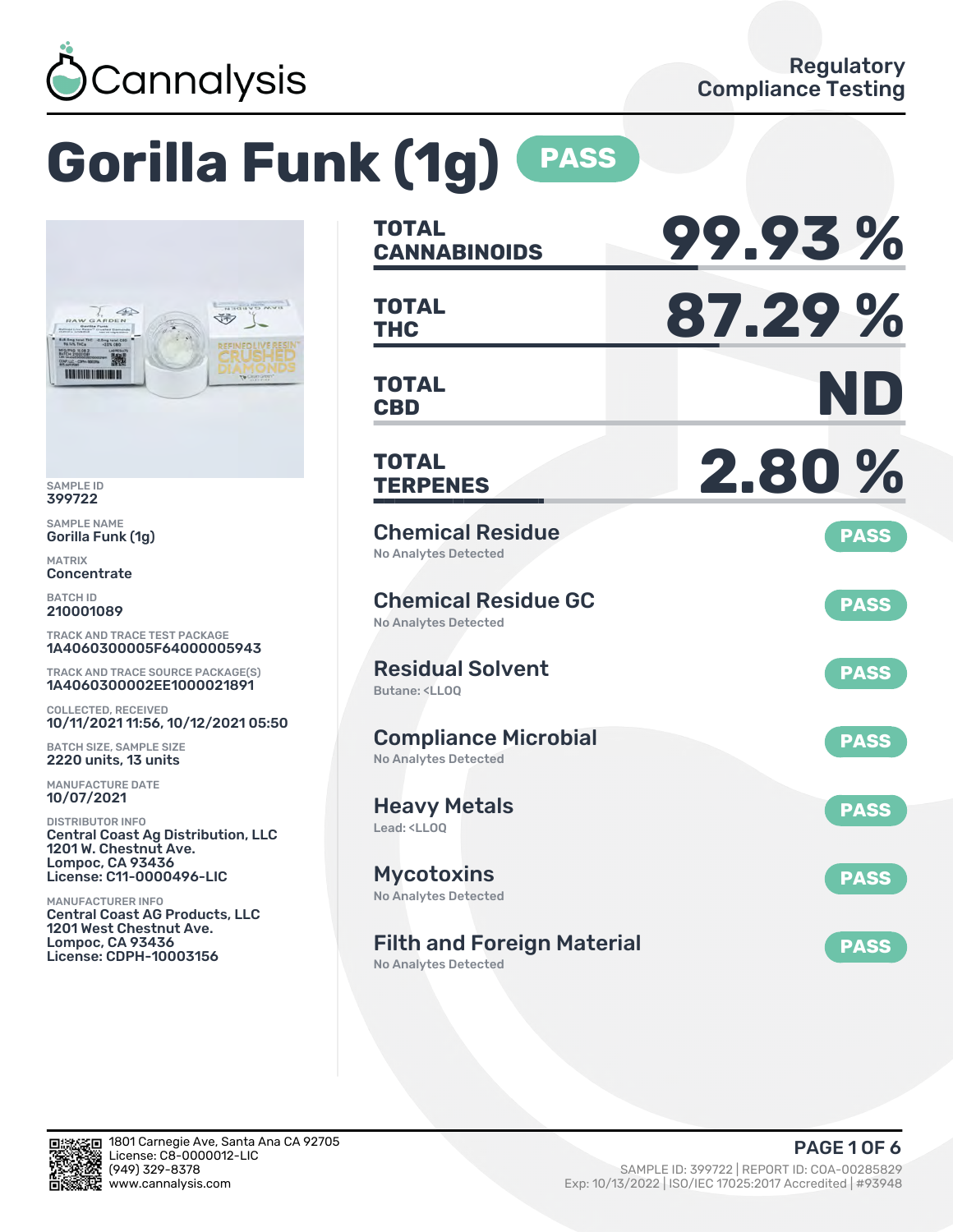

# CANNABINOID ANALYSIS

Total THC,CBD value(s) have been decarboxylated.

| TOTAL THC:          | 872.9 mg/g (87.29 %), 872.9 mg per package |
|---------------------|--------------------------------------------|
| TOTAL CBD:          | ND.                                        |
| TOTAL CANNABINOIDS: | 999.3 mg/g (99.93 %)                       |

UNIT OF MEASUREMENT: Milligrams per Gram(mg/g)

| <b>ANALYTE</b>         | <b>RESULT</b>         | <b>LOD</b> | <b>LLOO</b> | <b>ANALYTE</b>   | <b>RESULT</b> | <b>LOD</b> | LL <sub>00</sub> |
|------------------------|-----------------------|------------|-------------|------------------|---------------|------------|------------------|
| THCa                   | 992.3 mg/g (99.23 %)  | 0.5000     | 1.0000      | CBDa             | <b>ND</b>     | 0.5000     | 1.0000           |
| D9THC                  | 2.632 mg/g (0.2632 %) | 0.5000     | 1.0000      | CBD              | <b>ND</b>     | 0.5000     | 1.0000           |
| D8THC                  | $<$ 1 mg/g            | 0.5000     | 1.0000      | CBD <sub>v</sub> | <b>ND</b>     | 0.5000     | 1.0000           |
| <b>CBN</b>             | <b>ND</b>             | 0.5000     | 1.0000      | CBCa             | <b>ND</b>     | 0.5000     | 1.0000           |
| THCva                  | 4.377 mg/g (0.4377 %) | 0.5000     | 1.0000      | CBC              | <b>ND</b>     | 0.5000     | 1.0000           |
| <b>THC<sub>v</sub></b> | <b>ND</b>             | 0.5000     | 1.0000      | CBGa             | <b>ND</b>     | 0.5000     | 1.0000           |
| ExoTHC                 | $<$ 1 mg/g            | 0.5000     | 1.0000      | <b>CBG</b>       | <b>ND</b>     | 0.5000     | 1.0000           |
| <b>CBL</b>             | <b>ND</b>             | 0.5000     | 1.0000      |                  |               |            |                  |
|                        |                       |            |             |                  |               |            |                  |

#### ADDITIONAL INFORMATION

| Method:     | SOP-TECH-001 | Sample Prepped: 10/12/2021 14:08  | Sample Approved: 10/13/2021 11:34  |  |
|-------------|--------------|-----------------------------------|------------------------------------|--|
| Instrument: | UPLC-DAD.    | Sample Analyzed: 10/12/2021 14:44 | Prep-Analytical Batch: 33311-27329 |  |



TOTAL TERPENES: 28.00 mg/g (2.800 %)

| UNIT OF MEASUREMENT: | Milligrams per Gram(mg/g) |
|----------------------|---------------------------|
|----------------------|---------------------------|

| <b>ANALYTE</b>          | <b>RESULT</b>                                                                                                                             | LOD    | <b>LLOO</b> | <b>ANALYTE</b>         | <b>RESULT</b>                                       | <b>LOD</b> | <b>LLOQ</b> |
|-------------------------|-------------------------------------------------------------------------------------------------------------------------------------------|--------|-------------|------------------------|-----------------------------------------------------|------------|-------------|
| 3-Carene                | ND.                                                                                                                                       | 1.000  | 2.500       | Alpha bisabolol        | <b>ND</b>                                           | 0.1000     | 0.5000      |
| Alpha cedrene           | ND.                                                                                                                                       | 1.000  | 2.500       | Alpha humulene         | 2.027 mg/g $(0.2027%)$                              | 0.5000     | 1.000       |
| Alpha pinene            | 1.599 mg/g (0.1599 %)                                                                                                                     | 0.1000 | 1.000       | Alpha terpinene        | <b>ND</b>                                           | 0.5000     | 1.000       |
| Alpha terpineol         | <lloq< td=""><td>0.3260</td><td>0.6520</td><td>Beta caryophyllene</td><td>4.594 mg/g (0.4594 %)</td><td>0.5000</td><td>1.000</td></lloq<> | 0.3260 | 0.6520      | Beta caryophyllene     | 4.594 mg/g (0.4594 %)                               | 0.5000     | 1.000       |
| Beta myrcene            | 6.108 mg/g $(0.6108\%)$                                                                                                                   | 0.5000 | 1.000       | Beta pinene            | <lloq< td=""><td>0.6070</td><td>1.214</td></lloq<>  | 0.6070     | 1.214       |
| Borneol                 | <b>ND</b>                                                                                                                                 | 1.000  | 2.500       | Camphene               | <lloq< td=""><td>0.5000</td><td>1.000</td></lloq<>  | 0.5000     | 1.000       |
| Camphor                 | <b>ND</b>                                                                                                                                 | 0.1000 | 0.5000      | Caryophyllene oxide ND |                                                     | 0.5000     | 2.500       |
| Cedrol                  | ND.                                                                                                                                       | 0.5000 | 1.000       | Cis geraniol           | <b>ND</b>                                           | 1.000      | 2.500       |
| Cis nerolidol           | ND.                                                                                                                                       | 2.500  | 5.000       | Eucalyptol             | <b>ND</b>                                           | 0.1000     | 0.5000      |
| Fenchol                 | <lloq< td=""><td>0.5000</td><td>1.000</td><td>Fenchone</td><td><lloq< td=""><td>0.1000</td><td>0.5000</td></lloq<></td></lloq<>           | 0.5000 | 1.000       | Fenchone               | <lloq< td=""><td>0.1000</td><td>0.5000</td></lloq<> | 0.1000     | 0.5000      |
| Gamma terpinene         | ND.                                                                                                                                       | 0.1000 | 0.5000      | Gamma terpineol        | <b>ND</b>                                           | 0.2090     | 0.5230      |
| Geranyl acetate         | <b>ND</b>                                                                                                                                 | 0.1000 | 0.5000      | Guaiol                 | <b>ND</b>                                           | 2.500      | 5.000       |
| Isoborneol              | ND.                                                                                                                                       | 0.5000 | 1.000       | Isopulegol             | <b>ND</b>                                           | 2.500      | 5.000       |
| Limonene                | 13.13 mg/g (1.313 %)                                                                                                                      | 0.5000 | 2.500       | Linalool               | <b>ND</b>                                           | 0.5000     | 1.000       |
| Menthol                 | <b>ND</b>                                                                                                                                 | 1.000  | 2.500       | Ocimene 1              | <b>ND</b>                                           | 0.1550     | 0.3100      |
| Ocimene 2               | <b>ND</b>                                                                                                                                 | 0.3450 | 1.725       | P-cymene               | <b>ND</b>                                           | 0.5230     | 1.045       |
| P-mentha-1,5-diene ND   |                                                                                                                                           | 0.5000 | 1.000       | Pulegone               | <b>ND</b>                                           | 0.1000     | 0.5000      |
| Sabinene                | <b>ND</b>                                                                                                                                 | 0.5000 | 1.000       | Terpinolene            | $0.5408$ mg/g $(0.0541\%)$                          | 0.1000     | 0.5000      |
| Trans beta farnesene ND |                                                                                                                                           | 2.500  | 5.000       | Trans geraniol         | <b>ND</b>                                           | 0.5000     | 2.500       |
| Trans nerolidol         | <b>ND</b>                                                                                                                                 | 0.5000 | 2.500       | Valencene              | <b>ND</b>                                           | 0.5000     | 1.000       |

| ANALYTE                 | <b>RESULT</b>                                                                                                                             | <b>LOD</b> | <b>LLOQ</b> | <b>ANALYTE</b>         | <b>RESULT</b>                                       | <b>LOD</b> | <b>LLOQ</b> |
|-------------------------|-------------------------------------------------------------------------------------------------------------------------------------------|------------|-------------|------------------------|-----------------------------------------------------|------------|-------------|
| 3-Carene                | <b>ND</b>                                                                                                                                 | 1.000      | 2.500       | Alpha bisabolol        | <b>ND</b>                                           | 0.1000     | 0.5000      |
| Alpha cedrene           | <b>ND</b>                                                                                                                                 | 1.000      | 2.500       | Alpha humulene         | 2.027 mg/g (0.2027 %)                               | 0.5000     | 1.000       |
| Alpha pinene            | 1.599 mg/g $(0.1599\%)$                                                                                                                   | 0.1000     | 1.000       | Alpha terpinene        | <b>ND</b>                                           | 0.5000     | 1.000       |
| Alpha terpineol         | <lloq< td=""><td>0.3260</td><td>0.6520</td><td>Beta caryophyllene</td><td>4.594 mg/g (0.4594 %)</td><td>0.5000</td><td>1.000</td></lloq<> | 0.3260     | 0.6520      | Beta caryophyllene     | 4.594 mg/g (0.4594 %)                               | 0.5000     | 1.000       |
| Beta myrcene            | 6.108 mg/g $(0.6108\%)$                                                                                                                   | 0.5000     | 1.000       | Beta pinene            | <ll0q< td=""><td>0.6070</td><td>1.214</td></ll0q<>  | 0.6070     | 1.214       |
| Borneol                 | <b>ND</b>                                                                                                                                 | 1.000      | 2.500       | Camphene               | <ll0q< td=""><td>0.5000</td><td>1.000</td></ll0q<>  | 0.5000     | 1.000       |
| Camphor                 | <b>ND</b>                                                                                                                                 | 0.1000     | 0.5000      | Caryophyllene oxide ND |                                                     | 0.5000     | 2.500       |
| Cedrol                  | <b>ND</b>                                                                                                                                 | 0.5000     | 1.000       | Cis geraniol           | <b>ND</b>                                           | 1.000      | 2.500       |
| Cis nerolidol           | <b>ND</b>                                                                                                                                 | 2.500      | 5.000       | Eucalyptol             | <b>ND</b>                                           | 0.1000     | 0.5000      |
| Fenchol                 | <lloq< td=""><td>0.5000</td><td>1.000</td><td>Fenchone</td><td><lloq< td=""><td>0.1000</td><td>0.5000</td></lloq<></td></lloq<>           | 0.5000     | 1.000       | Fenchone               | <lloq< td=""><td>0.1000</td><td>0.5000</td></lloq<> | 0.1000     | 0.5000      |
| Gamma terpinene         | ND.                                                                                                                                       | 0.1000     | 0.5000      | Gamma terpineol        | <b>ND</b>                                           | 0.2090     | 0.5230      |
| Geranyl acetate         | <b>ND</b>                                                                                                                                 | 0.1000     | 0.5000      | Guaiol                 | <b>ND</b>                                           | 2.500      | 5.000       |
| Isoborneol              | <b>ND</b>                                                                                                                                 | 0.5000     | 1.000       | Isopulegol             | <b>ND</b>                                           | 2.500      | 5.000       |
| Limonene                | 13.13 mg/g (1.313 %)                                                                                                                      | 0.5000     | 2.500       | Linalool               | <b>ND</b>                                           | 0.5000     | 1.000       |
| Menthol                 | <b>ND</b>                                                                                                                                 | 1.000      | 2.500       | Ocimene 1              | <b>ND</b>                                           | 0.1550     | 0.3100      |
| Ocimene 2               | <b>ND</b>                                                                                                                                 | 0.3450     | 1.725       | P-cymene               | <b>ND</b>                                           | 0.5230     | 1.045       |
| P-mentha-1,5-diene ND   |                                                                                                                                           | 0.5000     | 1.000       | Pulegone               | <b>ND</b>                                           | 0.1000     | 0.5000      |
| Sabinene                | <b>ND</b>                                                                                                                                 | 0.5000     | 1.000       | Terpinolene            | $0.5408$ mg/g $(0.0541\%)$                          | 0.1000     | 0.5000      |
| Trans beta farnesene ND |                                                                                                                                           | 2.500      | 5.000       | Trans geraniol         | <b>ND</b>                                           | 0.5000     | 2.500       |
| Trans nerolidol         | <b>ND</b>                                                                                                                                 | 0.5000     | 2.500       | Valencene              | <b>ND</b>                                           | 0.5000     | 1.000       |



PAGE 2 OF 6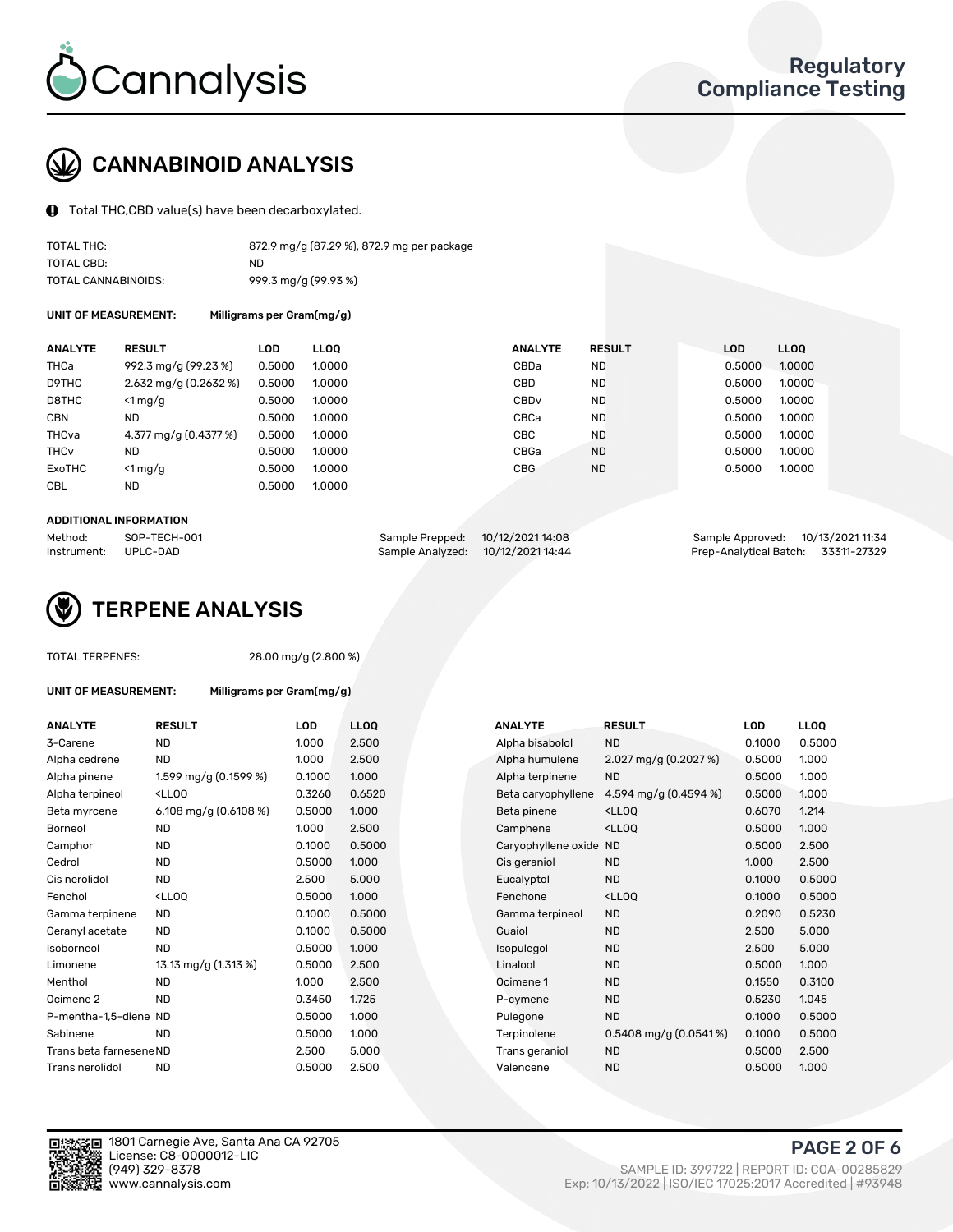

## Regulatory Compliance Testing

#### ADDITIONAL INFORMATION

Method: SOP-TECH-027 Sample Prepped: 10/12/2021 13:57 Sample Approved: 10/13/2021 08:10 Prep-Analytical Batch: 33313-27326



CHEMICAL RESIDUE ANALYSIS PASS

UNIT OF MEASUREMENT: Micrograms per Gram(ug/g)

| <b>ANALYTE</b>    | <b>RESULT</b> | LOD    | <b>LLOQ</b> | <b>ACTION LEVEL</b> |      | <b>ANALYTE</b>      | <b>RESULT</b> | <b>LOD</b> | <b>LLOQ</b> | <b>ACTION LEVEL</b> |      |
|-------------------|---------------|--------|-------------|---------------------|------|---------------------|---------------|------------|-------------|---------------------|------|
| Abamectin         | <b>ND</b>     | 0.0200 | 0.0400      | 0.1000              | Pass | Acephate            | <b>ND</b>     | 0.0200     | 0.0400      | 0.1000              | Pass |
| Acequinocyl       | <b>ND</b>     | 0.0200 | 0.0400      | 0.1000              | Pass | Acetamiprid         | <b>ND</b>     | 0.0200     | 0.0400      | 0.1000              | Pass |
| Aldicarb          | <b>ND</b>     | 0.0200 | 0.0400      | 0.0                 | Pass | Azoxystrobin        | <b>ND</b>     | 0.0200     | 0.0400      | 0.1000              | Pass |
| Bifenazate        | <b>ND</b>     | 0.0200 | 0.0400      | 0.1000              | Pass | <b>Bifenthrin</b>   | <b>ND</b>     | 0.0200     | 0.0400      | 3.000               | Pass |
| <b>Boscalid</b>   | <b>ND</b>     | 0.0200 | 0.0400      | 0.1000              | Pass | Carbarvl            | <b>ND</b>     | 0.0200     | 0.0400      | 0.5000              | Pass |
| Carbofuran        | <b>ND</b>     | 0.0200 | 0.0400      | 0.0                 | Pass | Chlorantraniliprole | <b>ND</b>     | 0.0200     | 0.0400      | 10.00               | Pass |
| Clofentezine      | <b>ND</b>     | 0.0200 | 0.0400      | 0.1000              | Pass | Coumaphos           | <b>ND</b>     | 0.0200     | 0.0400      | 0.0                 | Pass |
| Cyfluthrin        | <b>ND</b>     | 0.4000 | 1.000       | 2.000               | Pass | Cypermethrin        | <b>ND</b>     | 0.4000     | 1.000       | 1.000               | Pass |
| Daminozide        | <b>ND</b>     | 0.0200 | 0.0400      | 0.0                 | Pass | Diazinon            | <b>ND</b>     | 0.0200     | 0.0400      | 0.1000              | Pass |
| <b>Dichlorvos</b> | <b>ND</b>     | 0.0200 | 0.0400      | 0.0                 | Pass | Dimethoate          | <b>ND</b>     | 0.0200     | 0.0400      | 0.0                 | Pass |
| Dimethomorph      | <b>ND</b>     | 0.0200 | 0.0400      | 2.000               | Pass | <b>Ethoprophos</b>  | <b>ND</b>     | 0.0200     | 0.0400      | 0.0                 | Pass |
| Etofenprox        | <b>ND</b>     | 0.0200 | 0.0400      | 0.0                 | Pass | Etoxazole           | <b>ND</b>     | 0.0200     | 0.0400      | 0.1000              | Pass |
| Fenhexamid        | <b>ND</b>     | 0.0200 | 0.0400      | 0.1000              | Pass | Fenoxycarb          | <b>ND</b>     | 0.0200     | 0.0400      | 0.0                 | Pass |
| Fenpyroximate     | <b>ND</b>     | 0.0200 | 0.0400      | 0.1000              | Pass | Fipronil            | <b>ND</b>     | 0.0400     | 0.1000      | 0.0                 | Pass |
| Flonicamid        | <b>ND</b>     | 0.0200 | 0.0400      | 0.1000              | Pass | Fludioxonil         | <b>ND</b>     | 0.0200     | 0.0400      | 0.1000              | Pass |
| Hexythiazox       | <b>ND</b>     | 0.0200 | 0.0400      | 0.1000              | Pass | Imazalil            | <b>ND</b>     | 0.0200     | 0.0400      | 0.0                 | Pass |
| Imidacloprid      | <b>ND</b>     | 0.0200 | 0.0400      | 5.000               | Pass | Kresoxim methyl     | <b>ND</b>     | 0.0200     | 0.0400      | 0.1000              | Pass |
| Malathion         | <b>ND</b>     | 0.0200 | 0.0400      | 0.5000              | Pass | Metalaxyl           | <b>ND</b>     | 0.0200     | 0.0400      | 2.000               | Pass |
| Methiocarb        | <b>ND</b>     | 0.0200 | 0.0400      | 0.0                 | Pass | Methomyl            | <b>ND</b>     | 0.0200     | 0.0400      | 1.000               | Pass |
| Mevinphos         | <b>ND</b>     | 0.0200 | 0.0400      | 0.0                 | Pass | Myclobutanil        | <b>ND</b>     | 0.0200     | 0.0400      | 0.1000              | Pass |
| Naled             | <b>ND</b>     | 0.0200 | 0.0400      | 0.1000              | Pass | Oxamyl              | <b>ND</b>     | 0.0200     | 0.0400      | 0.5000              | Pass |
| Paclobutrazol     | <b>ND</b>     | 0.0200 | 0.0400      | 0.0                 | Pass | Permethrins         | <b>ND</b>     | 0.0400     | 0.1000      | 0.5000              | Pass |
| Phosmet           | <b>ND</b>     | 0.0200 | 0.0400      | 0.1000              | Pass | Piperonyl butoxide  | <b>ND</b>     | 0.0200     | 0.0400      | 3.000               | Pass |
| Prallethrin       | <b>ND</b>     | 0.0200 | 0.0400      | 0.1000              | Pass | Propiconazole       | <b>ND</b>     | 0.0200     | 0.0400      | 0.1000              | Pass |
| Propoxur          | <b>ND</b>     | 0.0200 | 0.0400      | 0.0                 | Pass | Pyrethrins          | <b>ND</b>     | 0.0200     | 0.0400      | 0.5000              | Pass |
| Pyridaben         | <b>ND</b>     | 0.0200 | 0.0400      | 0.1000              | Pass | Spinetoram          | <b>ND</b>     | 0.0200     | 0.0400      | 0.1000              | Pass |
| Spinosad          | <b>ND</b>     | 0.0300 | 0.0700      | 0.1000              | Pass | Spiromesifen        | <b>ND</b>     | 0.0200     | 0.0400      | 0.1000              | Pass |
| Spirotetramat     | <b>ND</b>     | 0.0200 | 0.0400      | 0.1000              | Pass | Spiroxamine         | <b>ND</b>     | 0.0200     | 0.0400      | 0.0                 | Pass |
| Tebuconazole      | <b>ND</b>     | 0.0200 | 0.0400      | 0.1000              | Pass | Thiacloprid         | <b>ND</b>     | 0.0200     | 0.0400      | 0.0                 | Pass |
| Thiamethoxam      | <b>ND</b>     | 0.0200 | 0.0400      | 5.000               | Pass | Trifloxystrobin     | <b>ND</b>     | 0.0200     | 0.0400      | 0.1000              | Pass |

#### ADDITIONAL INFORMATION

Method: SOP-TECH-002 Sample Prepped: 10/12/2021 13:57 Sample Approved: 10/13/2021 14:47<br>Sample Analyzed: 10/12/2021 14:48 Prep-Analytical Batch: 33319-27330 Prep-Analytical Batch: 33319-27330

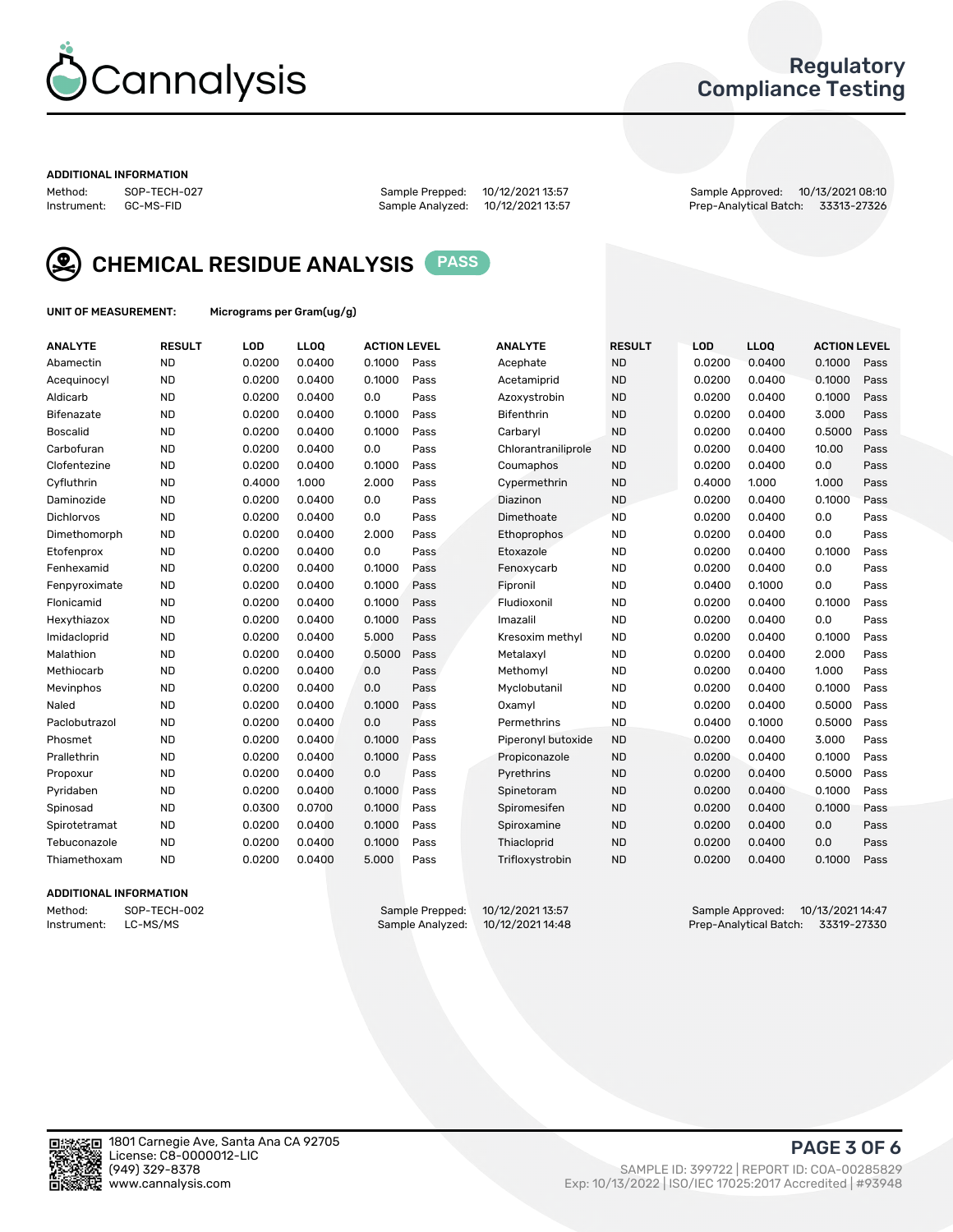

# CHEMICAL RESIDUE GC ANALYSIS PASS

| UNIT OF MEASUREMENT: |               |        | Micrograms per Gram(ug/g) |                     |                |               |        |             |                     |
|----------------------|---------------|--------|---------------------------|---------------------|----------------|---------------|--------|-------------|---------------------|
| <b>ANALYTE</b>       | <b>RESULT</b> | LOD    | LLOO                      | <b>ACTION LEVEL</b> | <b>ANALYTE</b> | <b>RESULT</b> | LOD    | <b>LLOO</b> | <b>ACTION LEVEL</b> |
| Captan               | <b>ND</b>     | 0.1000 | 0.2000                    | 0.7000<br>Pass      | Chlordane      | <b>ND</b>     | 0.0109 | 0.0136      | 0.0<br>Pass         |

| Methyl parathion       | <b>ND</b>                | 0.0400 | 0.1000 | 0.0 | Pass                                | PCNB                                 | <b>ND</b> | 0.0200           | 0.0400                 | 0.1000                          | Pass |
|------------------------|--------------------------|--------|--------|-----|-------------------------------------|--------------------------------------|-----------|------------------|------------------------|---------------------------------|------|
| Chlorfenapyr           | ND                       | 0.0800 | 0.1000 | 0.0 | Pass                                | Chlorpyrifos                         | <b>ND</b> | 0.0800           | 0.1000                 | 0.0                             | Pass |
| ADDITIONAL INFORMATION |                          |        |        |     |                                     |                                      |           |                  |                        |                                 |      |
| Method:<br>Instrument: | SOP-TECH-010<br>GC-MS/MS |        |        |     | Sample Prepped:<br>Sample Analyzed: | 10/12/2021 13:56<br>10/12/2021 14:49 |           | Sample Approved: | Prep-Analytical Batch: | 10/13/2021 14:50<br>33320-27331 |      |

# RESIDUAL SOLVENT ANALYSIS PASS

UNIT OF MEASUREMENT: Micrograms per Gram(ug/g)

| <b>ANALYTE</b>       | <b>RESULT</b> | <b>LOD</b> | <b>LLOO</b> | <b>ACTION LEVEL</b> |      | <b>ANALYTE</b>           | <b>RESULT</b>                                                               | <b>LOD</b> | LLOO  | <b>ACTION LEVEL</b> |      |
|----------------------|---------------|------------|-------------|---------------------|------|--------------------------|-----------------------------------------------------------------------------|------------|-------|---------------------|------|
| Acetone              | <b>ND</b>     | 50.00      | 100.0       | 5000                | Pass | Acetonitrile             | <b>ND</b>                                                                   | 50.00      | 100.0 | 410.0               | Pass |
| Benzene              | <b>ND</b>     | 0.5000     | 1.000       | 1.000               | Pass | <b>Butane</b>            | <lloo< td=""><td>50.00</td><td>100.0</td><td>5000</td><td>Pass</td></lloo<> | 50.00      | 100.0 | 5000                | Pass |
| Chloroform           | <b>ND</b>     | 0.5000     | 1.000       | 1.000               | Pass | Ethanol                  | <b>ND</b>                                                                   | 50.00      | 100.0 | 5000                | Pass |
| <b>Ethyl Acetate</b> | <b>ND</b>     | 50.00      | 100.0       | 5000                | Pass | <b>Ethyl Ether</b>       | <b>ND</b>                                                                   | 50.00      | 100.0 | 5000                | Pass |
| Ethylene oxide       | <b>ND</b>     | 0.5000     | 1.000       | 1.000               | Pass | Heptane                  | <b>ND</b>                                                                   | 50.00      | 100.0 | 5000                | Pass |
| Hexane               | <b>ND</b>     | 50.00      | 100.0       | 290.0               | Pass | <b>Isopropyl Alcohol</b> | <b>ND</b>                                                                   | 50.00      | 100.0 | 5000                | Pass |
| Methanol             | <b>ND</b>     | 50.00      | 100.0       | 3000                | Pass | Methylene chloride       | <b>ND</b>                                                                   | 0.5000     | 1.000 | 1.000               | Pass |
| Pentane              | <b>ND</b>     | 50.00      | 100.0       | 5000                | Pass | Propane                  | <b>ND</b>                                                                   | 50.00      | 200.0 | 5000                | Pass |
| Toluene              | <b>ND</b>     | 50.00      | 100.0       | 890.0               | Pass | Xvlenes                  | <b>ND</b>                                                                   | 50.08      | 100.0 | 2170                | Pass |
| Trichloroethylene    | <b>ND</b>     | 0.5000     | 1.000       | 1.000               | Pass | 1.2-Dichloroethane       | <b>ND</b>                                                                   | 0.5000     | 1.000 | 1.000               | Pass |

#### ADDITIONAL INFORMATION

Method: SOP-TECH-021 Sample Prepped: 10/12/2021 08:08 Sample Approved: 10/12/2021 14:40<br>Instrument: HS-GC-MS/FID Sample Analyzed: 10/12/2021 09:16 Prep-Analytical Batch: 33308-27318 Prep-Analytical Batch: 33308-27318



UNIT OF MEASUREMENT: Cycle Threshold (Ct)

| <b>ANALYTE</b>         | <b>RESULT</b>              | LOD   | <b>LLOO</b> |     | <b>ACTION LEVEL</b> | <b>ANALYTE</b>   | <b>RESULT</b> | <b>LOD</b> | <b>LLOO</b>            |                  | <b>ACTION LEVEL</b> |
|------------------------|----------------------------|-------|-------------|-----|---------------------|------------------|---------------|------------|------------------------|------------------|---------------------|
| A.fumigatus            | <b>ND</b>                  | 33.00 | 0.0         | 0.0 | Pass                | A. flavus        | <b>ND</b>     | 33.00      | 0.0                    | 0.0              | Pass                |
| A. niger               | <b>ND</b>                  | 33.00 | 0.0         | 0.0 | Pass                | A. terreus       | <b>ND</b>     | 33.00      | 0.0                    | 0.0              | Pass                |
| <b>STEC</b>            | <b>ND</b>                  | 33.00 | 0.0         | 0.0 | Pass                | Salmonella spp   | <b>ND</b>     | 33.00      | 0.0                    | 0.0              | Pass                |
| ADDITIONAL INFORMATION |                            |       |             |     |                     |                  |               |            |                        |                  |                     |
| Method:                | SOP-TECH-016, SOP-TECH-022 |       |             |     | Sample Prepped:     | 10/13/2021 09:59 |               |            | Sample Approved:       | 10/13/2021 20:27 |                     |
| Instrument:            | aPCR                       |       |             |     | Sample Analyzed:    | 10/13/2021 10:24 |               |            | Prep-Analytical Batch: |                  | 33335-27349         |

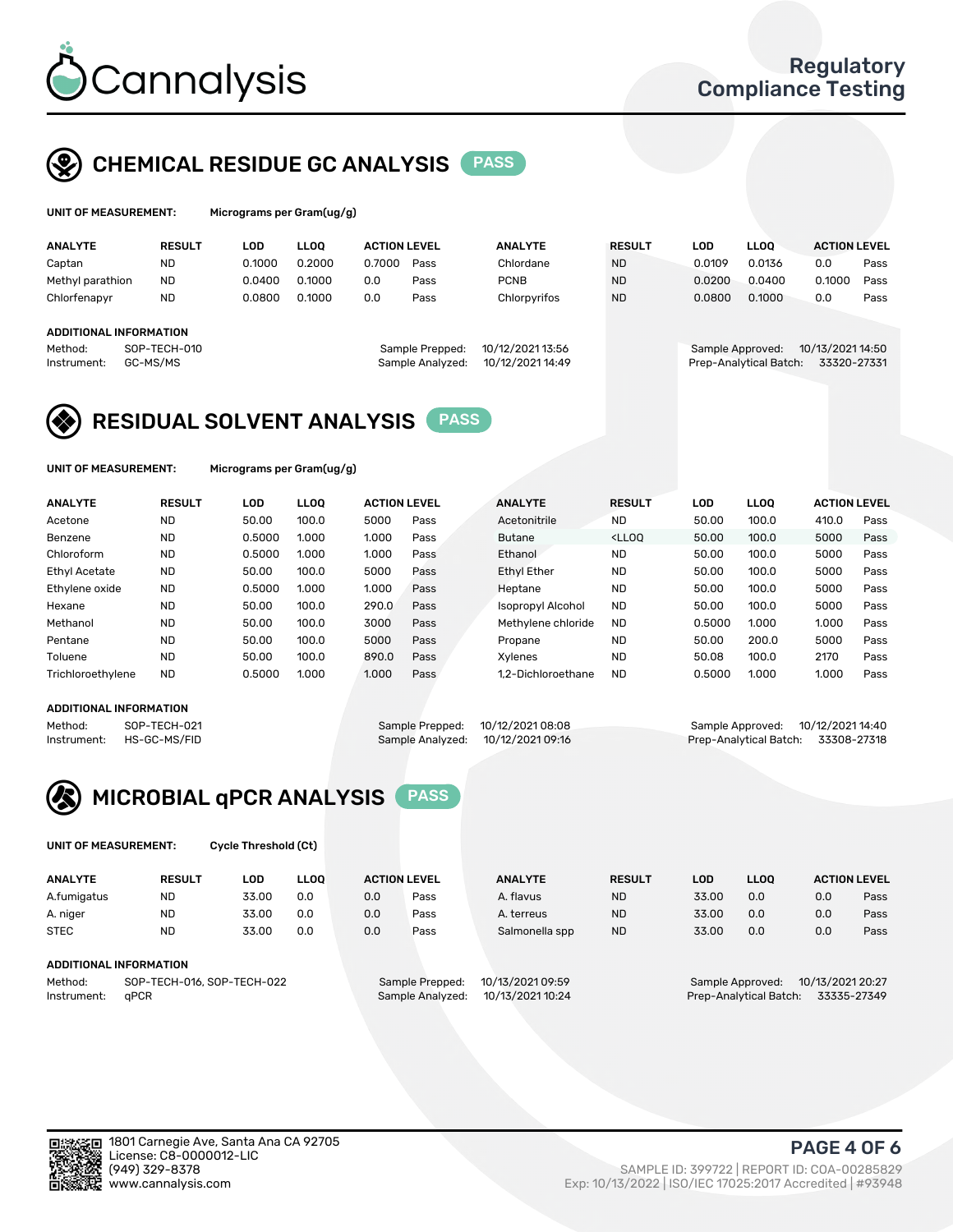

 $U$ UNIT OF MEASUREMENT: Micrograms per Gram(ug/g)



| <b>ANALYTE</b>                            | <b>RESULT</b>                                                                                                                                                       | <b>LOD</b>                     | <b>LLOO</b> | <b>ACTION LEVEL</b> | <b>ANALYTE</b>                       | <b>RESULT</b>                        | <b>LOD</b> | <b>LLOQ</b>                           | <b>ACTION LEVEL</b> |  |  |  |
|-------------------------------------------|---------------------------------------------------------------------------------------------------------------------------------------------------------------------|--------------------------------|-------------|---------------------|--------------------------------------|--------------------------------------|------------|---------------------------------------|---------------------|--|--|--|
| Arsenic                                   | <b>ND</b>                                                                                                                                                           | 0.0120                         | 0.1000      | 0.2000<br>Pass      | Cadmium                              | <b>ND</b>                            | 0.0072     | 0.0500                                | 0.2000<br>Pass      |  |  |  |
| Lead                                      | <lloo< td=""><td>0.0068</td><td>0.0500</td><td>0.5000<br/>Pass</td><td>Mercury</td><td><b>ND</b></td><td>0.0060</td><td>0.0500</td><td>0.1000<br/>Pass</td></lloo<> | 0.0068                         | 0.0500      | 0.5000<br>Pass      | Mercury                              | <b>ND</b>                            | 0.0060     | 0.0500                                | 0.1000<br>Pass      |  |  |  |
|                                           |                                                                                                                                                                     |                                |             |                     |                                      |                                      |            |                                       |                     |  |  |  |
|                                           | <b>ADDITIONAL INFORMATION</b>                                                                                                                                       |                                |             |                     |                                      |                                      |            |                                       |                     |  |  |  |
| Method:                                   | SOP-TECH-013                                                                                                                                                        |                                |             | Sample Prepped:     |                                      | 10/12/2021 20:10<br>Sample Approved: |            |                                       |                     |  |  |  |
| ICP-MS<br>Instrument:                     |                                                                                                                                                                     |                                |             |                     | 10/12/2021 14:09<br>Sample Analyzed: |                                      |            | Prep-Analytical Batch:<br>33312-27327 |                     |  |  |  |
|                                           |                                                                                                                                                                     |                                |             |                     |                                      |                                      |            |                                       |                     |  |  |  |
| <b>MYCOTOXINS ANALYSIS</b><br><b>PASS</b> |                                                                                                                                                                     |                                |             |                     |                                      |                                      |            |                                       |                     |  |  |  |
| UNIT OF MEASUREMENT:                      |                                                                                                                                                                     | Micrograms per Kilogram(ug/kg) |             |                     |                                      |                                      |            |                                       |                     |  |  |  |
| <b>ANALYTE</b>                            | <b>RESULT</b>                                                                                                                                                       | <b>LOD</b>                     | <b>LLOO</b> | <b>ACTION LEVEL</b> | <b>ANALYTE</b>                       | <b>RESULT</b>                        | <b>LOD</b> | <b>LLOQ</b>                           | <b>ACTION LEVEL</b> |  |  |  |
| Aflatoxin B1                              | <b>ND</b>                                                                                                                                                           | 1.000                          | 2.000       | N/A                 | Aflatoxin B2                         | <b>ND</b>                            | 2.000      | 5.000                                 | N/A                 |  |  |  |

Aflatoxin G1 ND 2.000 5.000 N/A Aflatoxin G2 ND 2.000 5.000 N/A Total Aflatoxins ND 10.00 14.00 20.00 Pass Ochratoxin A ND 1.000 2.000 20.00 Pass

#### ADDITIONAL INFORMATION

Method: SOP-TECH-020 Sample Prepped: 10/12/2021 14:27 Sample Approved: 10/13/2021 14:46 Instrument: LC-MS/MS Sample Analyzed: 10/12/2021 15:28 Prep-Analytical Batch: 33321-27333



UNIT OF MEASUREMENT: Filth and Foreign Matter (%, #/3g)

| <b>ANALYTE</b><br><b>RESULT</b>                             |           | LOD | <b>LLOO</b> | <b>ACTION LEVEL</b>                                                         |      | <b>ANALYTE</b> | <b>RESULT</b> | LOD                                                                           | LLOO | <b>ACTION LEVEL</b> |      |
|-------------------------------------------------------------|-----------|-----|-------------|-----------------------------------------------------------------------------|------|----------------|---------------|-------------------------------------------------------------------------------|------|---------------------|------|
| IF RH ME                                                    | <b>ND</b> | 0.0 | 0.0         | 1.000                                                                       | Pass | <b>IFM</b>     | <b>ND</b>     | 0.0                                                                           | 0.0  | 25.00               | Pass |
| Mold                                                        | <b>ND</b> | 0.0 | 0.0         | 25.00                                                                       | Pass | <b>SSCD</b>    | <b>ND</b>     | 0.0                                                                           | 0.0  | 25.00               | Pass |
| <b>ADDITIONAL INFORMATION</b>                               |           |     |             |                                                                             |      |                |               |                                                                               |      |                     |      |
| Method:<br>SOP-TECH-009<br>Instrument:<br>Visual Inspection |           |     |             | 10/12/2021 15:44<br>Sample Prepped:<br>10/12/2021 15:45<br>Sample Analyzed: |      |                |               | 10/12/2021 17:09<br>Sample Approved:<br>Prep-Analytical Batch:<br>33330-27334 |      |                     |      |